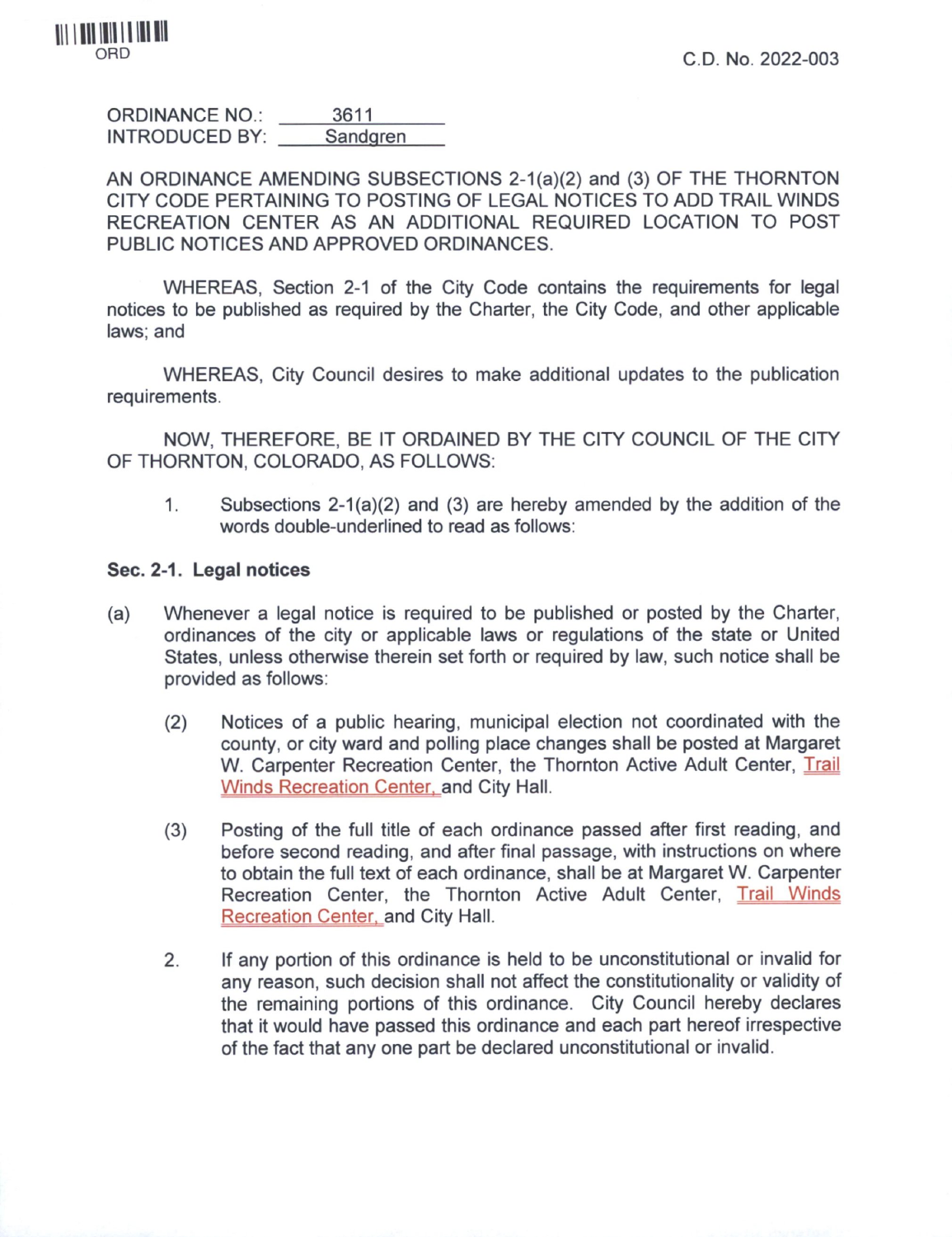- 3. All other ordinances or portions thereof inconsistent or conflicting with this ordinance or any portions hereof are hereby repealed to the extent of such inconsistency or conflict.
- 4. The repeal or amendment of any provision of the Code by this ordinance shall not release, extinguish, alter, modify, or change in whole or in part any penalty, forfeiture, or liability, either civil or criminal, which shall have been incurred under such provision, and each provision shall be treated and held as still remaining in force for the purpose of sustaining any and all proper actions, suits, proceedings, and prosecutions for the enforcement of the penalty, forfeiture, or liability, as well as for the purpose of sustaining any judgment, decree, or order which can or may be rendered, entered, or made in such actions, suits, proceedings, or prosecutions.
- 5. This ordinance shall take effect upon final passage.

INTRODUCED, READ, PASSED on first reading, ordered posted in full, and title ordered published by the City Council of the City of Thornton, Colorado, on December 14. 2021.

PASSED AND ADOPTED on second and final reading on January 11. 2022.

CITY OF THORNTON, COLORADO

an^*JCtL*

Jan Kulmann, Mayor

ATTEST:

Kristen N. Rosenbaum, City Clerk

THIS ORDINANCE IS ON FILE IN THE CITY CLERK'S OFFICE FOR PUBLIC INSPECTION.